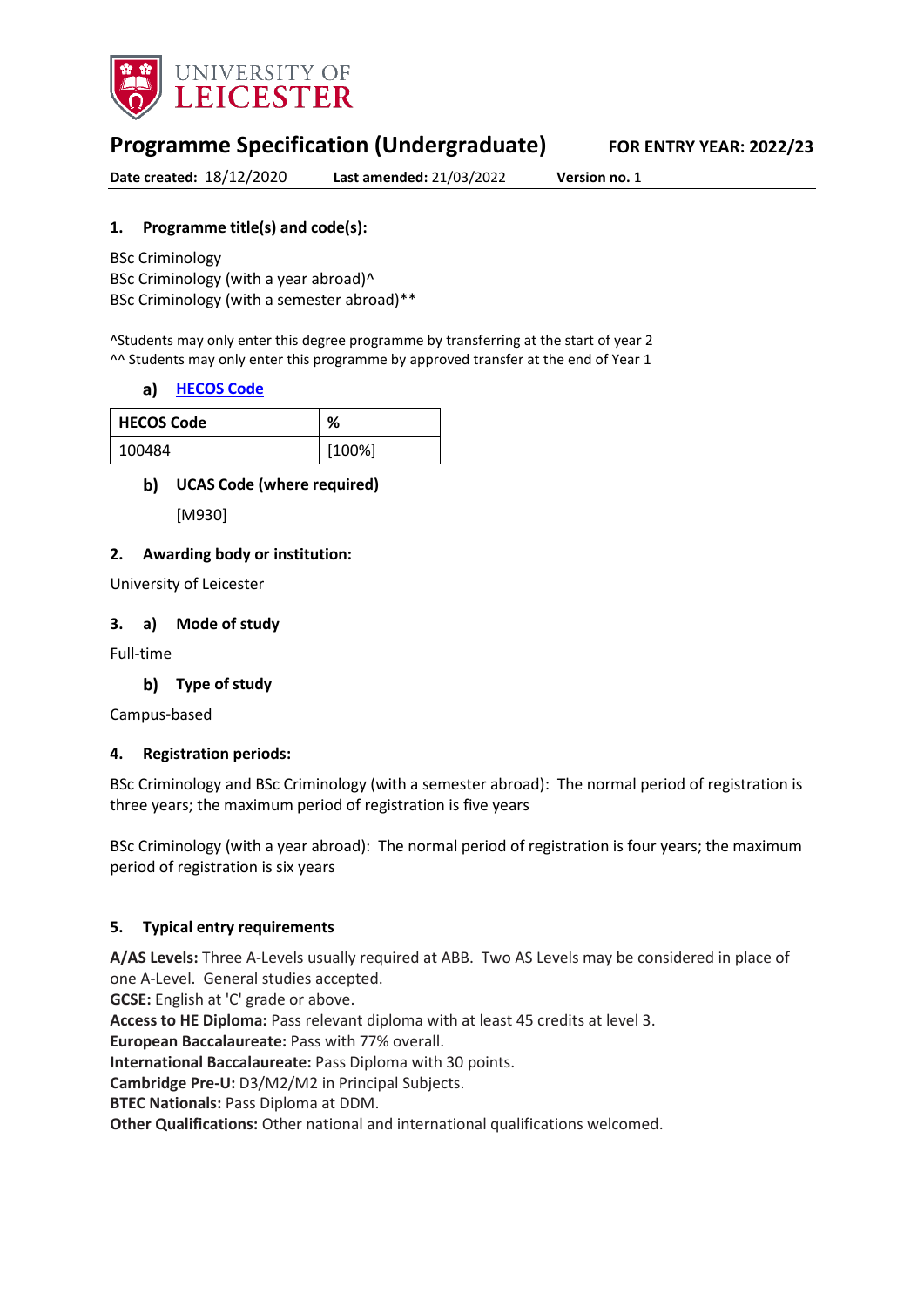For the aims, learning outcomes and application criteria for the GCSA Year Abroad please see <https://le.ac.uk/study/undergraduates/courses/abroad>

#### **6. Accreditation of Prior Learning**

APL will not be accepted for exemptions from individual modules, however may be considered for direct entry to year 2, on a case by case basis and subject to the general provisions of the University APL policy.

#### **7. Programme aims**

The programme aims to:

The BSc Criminology programmes aim to:

- provide a rigorous, coherent and attractive criminology curriculum that draws on
- the School's research expertise and teaching strengths;
- provide a stimulating and challenging learning experience for all students;
- develop students' knowledge and understanding of the wide criminological range of their discipline;

• equip students with a detailed and comprehensive knowledge of criminological theories and concepts;

- provide students with the knowledge and capacity to use both qualitative and quantitative methods of criminological research and investigation;
- provide students with a range of both subject-specific and transferable skills relevant to lifelong learning and employment in a range of occupations;
- prepare students for progression to Masters' courses and PhD programmes.

BSc Criminology (with a year abroad), as above, plus:

• provide students with opportunities for international study and learning.

#### **8. Reference points used to inform the programme specification**

- QAA Frameworks for Higher Education Qualifications: **<http://www.qaa.ac.uk/en/Publications/Documents/qualifications-frameworks.pdf>**
- QAA Benchmark statements for criminology: **<http://www.qaa.ac.uk/en/Publications/Documents/SBS-criminology-14.pdf>**
- University of Leicester Learning and Teaching
- Strategy: **<http://www2.le.ac.uk/offices/sas2/quality/learnteach>**
- University Employability Strategy
- Periodic Developmental Review Reports (November 2011)
- External examiners' reports
- First Destinations Data
- Student feedback (NSS 2015 and 2016)
- Leicester Learning Institute guidance on accessible curriculum design

#### **9. Programme Outcomes**

Unless otherwise stated, programme outcomes apply to all awards specified in 1. Programme title(s).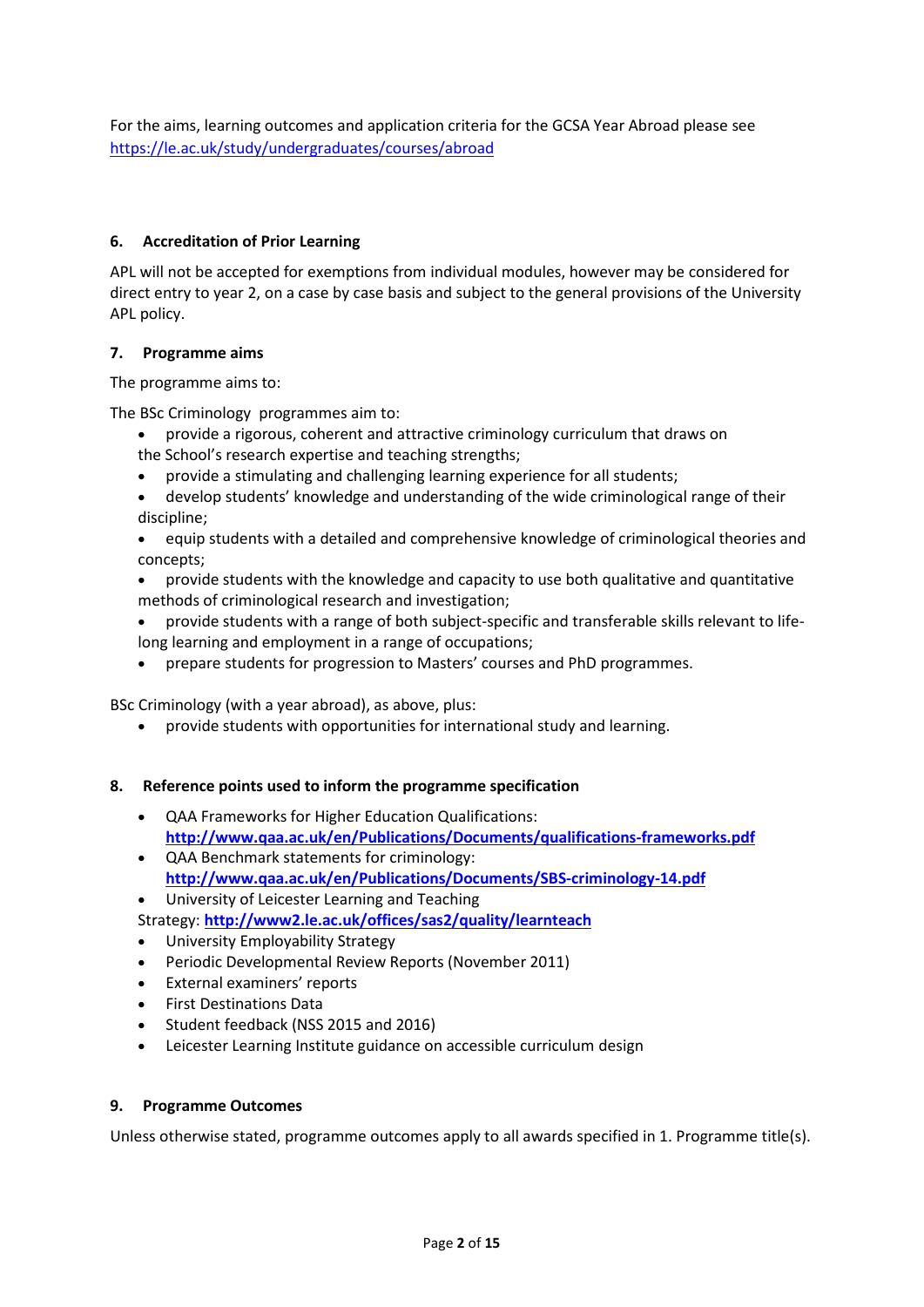# **Discipline specific knowledge and competencies**

| <b>Intended Learning</b><br><b>Outcomes</b>                                                                                                      | <b>Teaching and Learning Methods</b>                                                                                                                                                                                                                     | <b>How Demonstrated?</b>                                                                                                                                                                                                       |
|--------------------------------------------------------------------------------------------------------------------------------------------------|----------------------------------------------------------------------------------------------------------------------------------------------------------------------------------------------------------------------------------------------------------|--------------------------------------------------------------------------------------------------------------------------------------------------------------------------------------------------------------------------------|
| Demonstrate mastery of a<br>broad range of historical and<br>contemporary criminological<br>issues relating to practice,<br>policy or governance | Lectures, seminars, independent<br>research, resource-based learning,<br>team problem-solving exercises,<br>tutorials, practical<br>classes/workshops, external<br>visits, consultations with staff,<br>directed reading<br>and guided independent study | Essays, examinations, reports,<br>dissertation, projects, assessed and<br>non-assessed oral and poster<br>presentations, computer-related<br>exercises, portfolios, contribution to<br>discussions, problem-based<br>exercises |
| Demonstrate mastery of a<br>broad and detailed body of<br>criminological theory, methods<br>and substantive analysis                             | As above                                                                                                                                                                                                                                                 | As above and qualitative and<br>quantitative analysis, essay critiquing<br>literature                                                                                                                                          |

i) Mastery of an appropriate body of knowledge

| ii) |  | Understanding and application of key concepts and techniques |
|-----|--|--------------------------------------------------------------|
|     |  |                                                              |

| <b>Intended Learning</b><br><b>Outcomes</b>                                                                                                                                                                  | <b>Teaching and Learning Methods</b>                                                                                                                                                                                                                                                                    | <b>How Demonstrated?</b>                                                                                                                                                                                                                                                                                                       |
|--------------------------------------------------------------------------------------------------------------------------------------------------------------------------------------------------------------|---------------------------------------------------------------------------------------------------------------------------------------------------------------------------------------------------------------------------------------------------------------------------------------------------------|--------------------------------------------------------------------------------------------------------------------------------------------------------------------------------------------------------------------------------------------------------------------------------------------------------------------------------|
| Recognise key concepts used in<br>criminological analysis and the<br>nature of the crime problem                                                                                                             | Lectures, seminars, independent<br>research, resource-based learning,<br>team problem-solving exercises,<br>tutorials, practical<br>classes/workshops, project<br>supervision, supervised time in<br>lab/studio/workshop, consultations<br>with staff, directed reading<br>and guided independent study | Essays, examinations, reports,<br>dissertation, projects, assessed and<br>non-assessed oral and poster<br>presentations, computer-based<br>exercises, contributions to<br>discussions, problem-based<br>exercises                                                                                                              |
| Demonstrate recognition of the<br>main qualitative and<br>quantitative research methods<br>used in criminological<br>investigation                                                                           | As above and project<br>supervision/fieldwork, time in<br>lab/studio/workshop                                                                                                                                                                                                                           | Essays, reports, dissertation,<br>group project, assessed and non-<br>assessed oral and poster<br>presentations, contributions to<br>discussions, qualitative and<br>quantitative analysis, essay critiquing<br>literature                                                                                                     |
| Ability to write in a suitable<br>academic style; to be critical<br>and analytical; to present data<br>clearly both in written and oral<br>form; to undertake work<br>independently and as part of a<br>team | As above                                                                                                                                                                                                                                                                                                | Essays, examinations,<br>reports, portfolios, dissertation,<br>projects, assessed and non-<br>assessed oral and poster<br>presentations, computer-based<br>exercises, contributions to<br>discussions, problem-based<br>exercises, qualitative and<br>quantitative analysis, essay critiquing<br>literature, critical reviews, |
| Year abroad addition: Study<br>abroad syllabus offers an<br>expanded range of<br>theory/topics                                                                                                               | Lectures, seminars, directed reading<br>and guided independent study                                                                                                                                                                                                                                    | As above. Year abroad variant<br>includes presentations in an<br>international academic environment                                                                                                                                                                                                                            |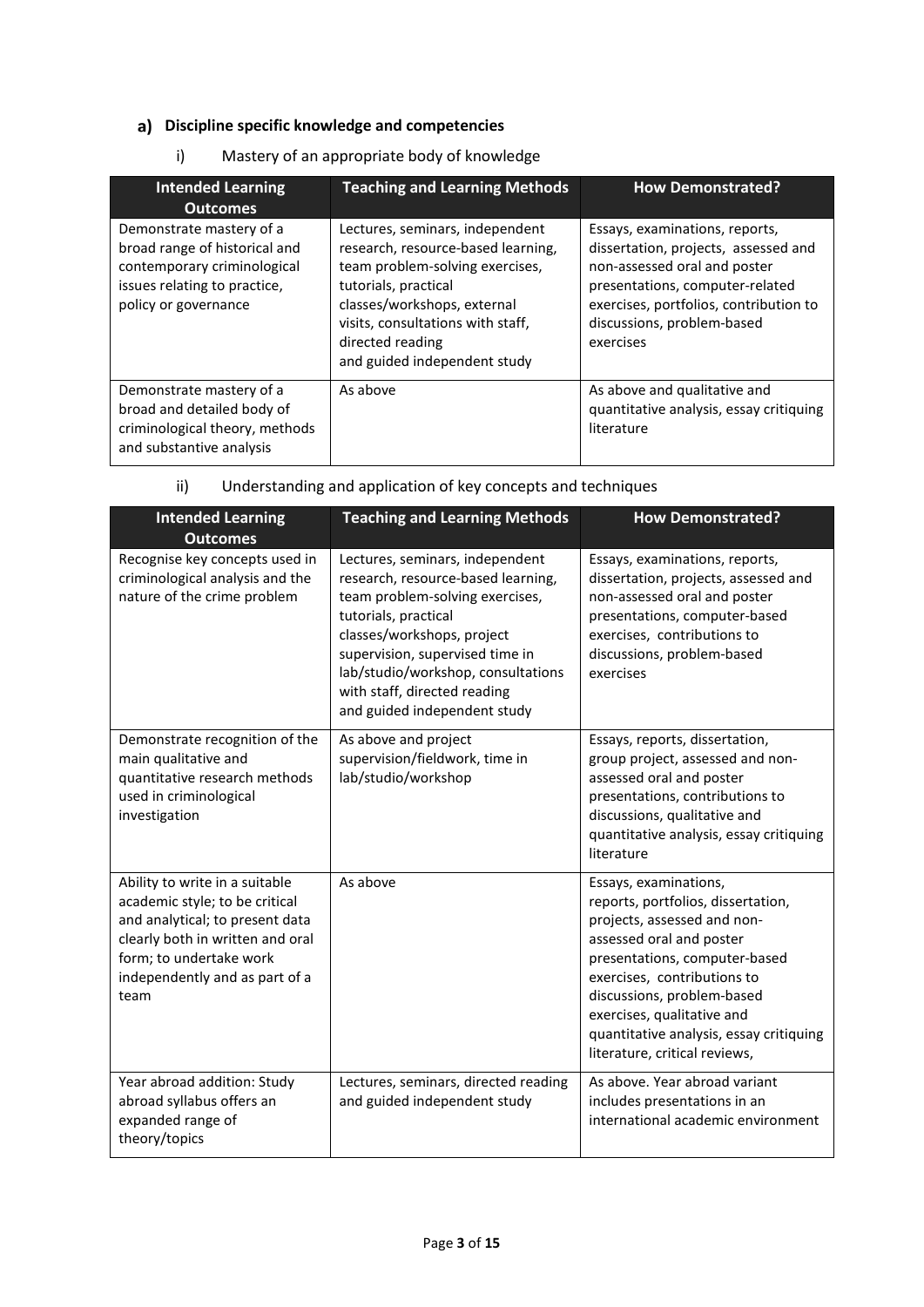# iii) Critical analysis of key issues

| <b>Intended Learning</b><br><b>Outcomes</b>                                                              | <b>Teaching and Learning Methods</b>                                                                                                                                                                                                 | <b>How Demonstrated?</b>                                                                                                                                                                                  |
|----------------------------------------------------------------------------------------------------------|--------------------------------------------------------------------------------------------------------------------------------------------------------------------------------------------------------------------------------------|-----------------------------------------------------------------------------------------------------------------------------------------------------------------------------------------------------------|
| Ability to analyse key<br>theoretical issues in criminology<br>and the study of crime                    | Lectures, seminars, independent<br>research, resource-based learning,<br>team problem-solving exercises,<br>tutorials, practical<br>classes/workshops, consultations<br>with staff, directed reading<br>and guided independent study | Essays, examinations, reports,<br>dissertation,, assessed and non-<br>assessed oral and poster<br>presentations, computer-based<br>exercises, contributions to<br>discussions, problem-based<br>exercises |
| Ability to analyse key issues in<br>the use of qualitative and<br>quantitative criminological<br>methods | As above and fieldwork, project<br>supervision, supervised time in<br>lab/studio/workshop                                                                                                                                            | As above and qualitative and<br>quantitative analysis, essay critiquing<br>literature                                                                                                                     |

#### iv) Clear and concise presentation of material

| <b>Intended Learning</b><br><b>Outcomes</b>                                                                                               | <b>Teaching and Learning Methods</b>                                                                                                                                                                                             | <b>How Demonstrated?</b>                                                                                                                                                                                                           |
|-------------------------------------------------------------------------------------------------------------------------------------------|----------------------------------------------------------------------------------------------------------------------------------------------------------------------------------------------------------------------------------|------------------------------------------------------------------------------------------------------------------------------------------------------------------------------------------------------------------------------------|
| Present criminological<br>knowledge and arguments in<br>a clear and concise way in a<br>variety of written, graphical<br>and oral formats | Lectures, seminars, independent<br>research, resource-based learning,<br>team problem-solving exercises,<br>tutorials, practical<br>classes/workshops, consultations<br>with staff, directed reading guided<br>independent study | Essays, examinations and tests,<br>reports, portfolios, dissertation,<br>projects, assessed and non-<br>assessed oral and poster presentations,<br>computer-based exercises, quantitative<br>analysis, contribution to discussions |
| Year abroad addition:<br>Communicate effectively in<br>a new academic<br>environment                                                      | Feedback on coursework and oral<br>and written contributions to<br>seminars                                                                                                                                                      | Essays, examinations, contribution to<br>discussions                                                                                                                                                                               |

# v) Critical appraisal of evidence with appropriate insight

| <b>Intended Learning</b><br><b>Outcomes</b>                                                                                                         | <b>Teaching and Learning Methods</b>                                                                                                                                                                                                                                     | <b>How Demonstrated?</b>                                                                                                                                                                                                                |
|-----------------------------------------------------------------------------------------------------------------------------------------------------|--------------------------------------------------------------------------------------------------------------------------------------------------------------------------------------------------------------------------------------------------------------------------|-----------------------------------------------------------------------------------------------------------------------------------------------------------------------------------------------------------------------------------------|
| Ability to assess the<br>appropriateness of the<br>evidence and the methods used<br>in criminological studies, their<br>value and their limitations | Lectures, seminars, practical<br>classes/workshops, project<br>supervision, tutorials, directed<br>reading, independent research,<br>team problem solving exercises,<br>consultations with staff, guided<br>independent study, supervised time<br>in lab/studio/workshop | Essays, examinations, dissertation,<br>assessed and non-assessed oral and<br>poster presentations, contribution to<br>discussions, problem-based<br>exercises, qualitative and<br>quantitative analysis, essay critiquing<br>literature |
| Ability to read, analyse and<br>reflect critically on<br>criminological texts                                                                       | Seminars, practical<br>classes/workshops,<br>tutorials, directed reading, directed<br>reading, consultations with staff,<br>guided independent study                                                                                                                     | As above                                                                                                                                                                                                                                |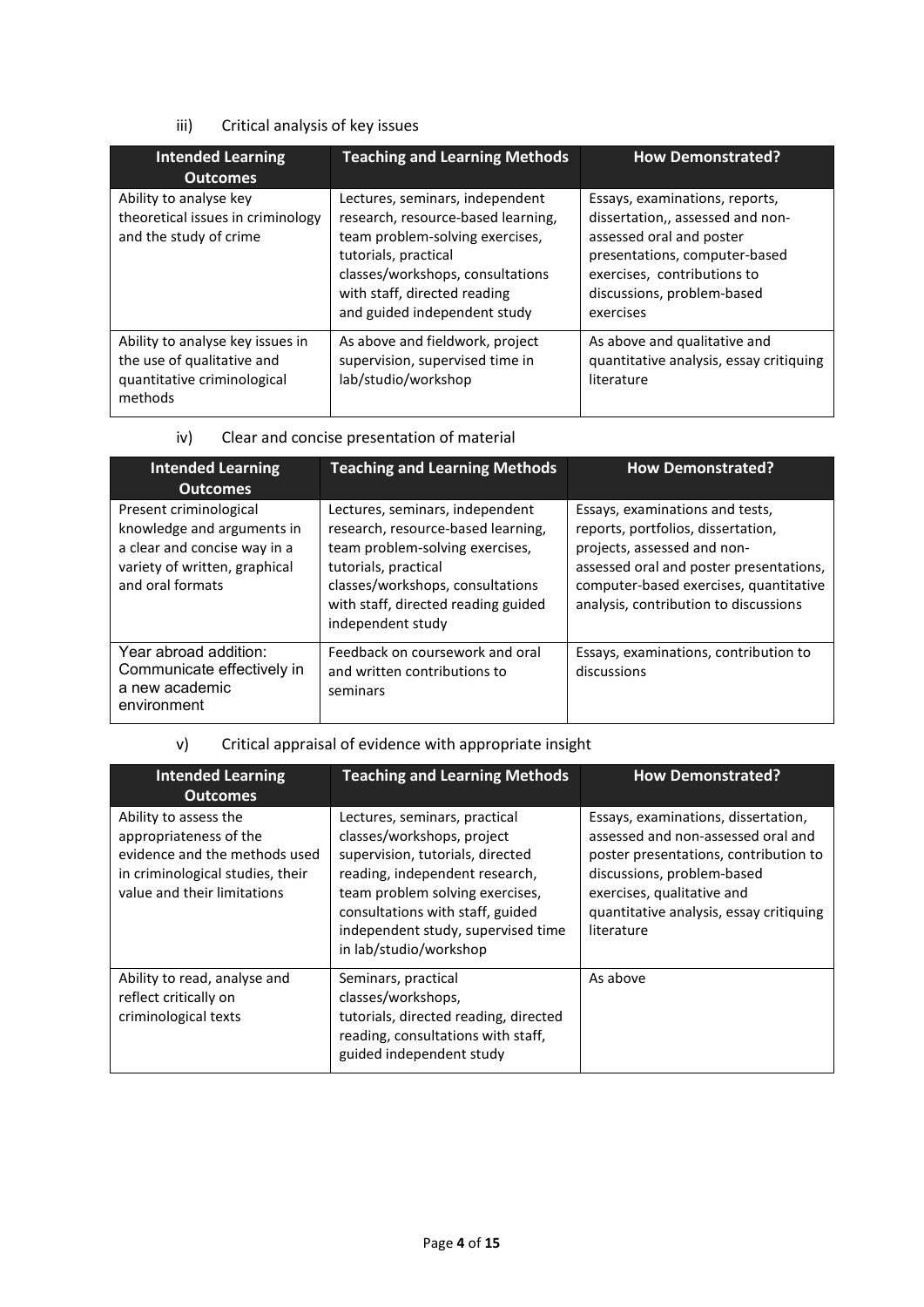# vi) Other discipline specific competencies

| <b>Intended Learning</b><br><b>Outcomes</b>                                                                                            | <b>Teaching and Learning Methods</b>                                                                                                                                                                                                                                                      | <b>How Demonstrated?</b>                                                                                                                                                            |
|----------------------------------------------------------------------------------------------------------------------------------------|-------------------------------------------------------------------------------------------------------------------------------------------------------------------------------------------------------------------------------------------------------------------------------------------|-------------------------------------------------------------------------------------------------------------------------------------------------------------------------------------|
| Ability to explore a variety<br>of criminological career<br>options and to identify<br>requisite skills to work in<br>criminal justice | Lectures, seminars, practical<br>classes/workshops and visits to criminal justice<br>agencies. In addition, those undertaking the<br>Applied Criminology option module will<br>undertake a placement, giving them direct<br>opportunity and experience to identify the<br>skills required | Reports, reflective<br>commentary, discussions with<br>personal tutor. For those<br>undertaking the Applied<br>Criminology option module, a<br>placement report and<br>presentation |
| Design, research and<br>present a sustained and<br>independently conceived<br>piece of criminological<br>work                          | Practical<br>classes/workshops, project supervision, guided<br>independent research, supervised time in<br>lab/studio/workshop, fieldwork                                                                                                                                                 | Research proposal, research<br>diary and dissertation                                                                                                                               |

# **b)** Transferable skills

# i) Oral communication

| <b>Intended Learning</b><br><b>Outcomes</b>                                                                                | <b>Teaching and Learning Methods</b>                                                                                 | <b>How Demonstrated?</b>                                                                                                                   |
|----------------------------------------------------------------------------------------------------------------------------|----------------------------------------------------------------------------------------------------------------------|--------------------------------------------------------------------------------------------------------------------------------------------|
| Speaking clearly and confidently<br>individually and/or through<br>effective participation as a<br>group of criminologists | Lectures, seminars, team problem<br>solving exercises, practical<br>classes/workshop participation,<br>presentations | Assessed and non-assessed oral and<br>poster presentations, contribution to<br>discussions at seminars and practical<br>classes/workshops  |
| Communicating with sensitivity<br>in relation to issues of crime.<br>justice, diversity, equalities and<br>human rights    | As above                                                                                                             | As above                                                                                                                                   |
| Presenting criminological ideas<br>or proposals to technical and<br>non-technical audiences                                | As above                                                                                                             | Assessed and non-assessed oral and<br>poster presentations, contribution to<br>discussions at seminars and practical<br>classes/workshops, |
| Year abroad addition:<br>Communicate effectively in a<br>new academic environment                                          | As above                                                                                                             | Assessed and non-<br>assessed oral presentations                                                                                           |

ii) Written communication

| <b>Intended Learning</b><br><b>Outcomes</b>                                        | <b>Teaching and Learning Methods</b>                                                  | <b>How Demonstrated?</b>                                           |
|------------------------------------------------------------------------------------|---------------------------------------------------------------------------------------|--------------------------------------------------------------------|
| Expressing criminological ideas,<br>theories and concepts clearly in<br>writing    | Lectures, seminars, practical<br>classes/workshops, tutorials, project<br>supervision | All formative and summative<br>assessments<br>Essays, examinations |
| Year abroad addition:<br>Communicate effectively in a<br>new academic environment. | Seminars and tutorials                                                                |                                                                    |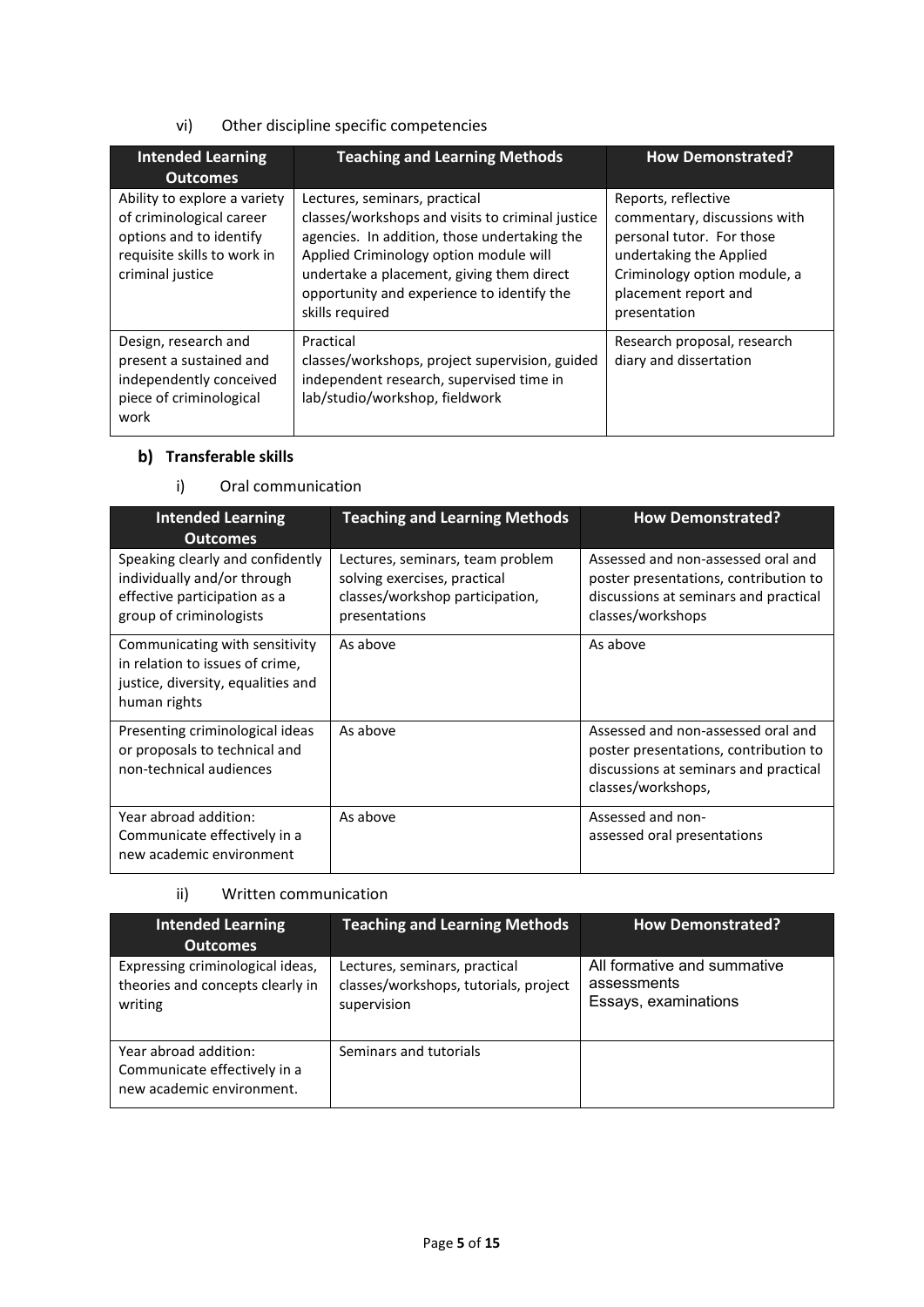## iii) Information technology

| <b>Intended Learning</b><br><b>Outcomes</b>                                                                 | <b>Teaching and Learning Methods</b>                                                                                                                          | <b>How Demonstrated?</b>                                                        |
|-------------------------------------------------------------------------------------------------------------|---------------------------------------------------------------------------------------------------------------------------------------------------------------|---------------------------------------------------------------------------------|
| Use of IT to develop a range<br>of online information<br>acquisition strategies                             | Seminars, computer classes, practical<br>classes/workshops and guided independent<br>research                                                                 | Essays, dissertations, computer-<br>based exercises, problem-based<br>exercises |
| Uses word processing<br>packages to produce, format<br>and present written work<br>professionally           | Consultations with staff and guided<br>independent study                                                                                                      | All written assessments                                                         |
| Optimises use of<br>presentation packages to<br>support the development<br>and delivery of<br>presentations | As above                                                                                                                                                      | Oral and poster presentations                                                   |
| Ability to use statistical<br>software to analyse<br>criminological data                                    | Practical classes/workshops, lectures,<br>seminars, tutorials, supervised time in<br>lab/studio/workshop, project<br>supervision and guided independent study | Dissertation, quantitative<br>analysis                                          |
| Ability to manage personal<br>online identity                                                               | Practical classes/workshops, consultations<br>with staff                                                                                                      | Reflective commentary                                                           |

#### iv) Numeracy

| <b>Intended Learning</b><br><b>Outcomes</b>                                                                 | <b>Teaching and Learning Methods</b>                                                                                                                          | <b>How Demonstrated?</b>                                                                               |
|-------------------------------------------------------------------------------------------------------------|---------------------------------------------------------------------------------------------------------------------------------------------------------------|--------------------------------------------------------------------------------------------------------|
| Ability to analyse, interpret and<br>present relevant data using<br>statistical and graphical<br>techniques | Lectures, practical<br>classes/workshops, computer<br>classes, supervised time in<br>lab/studio/workshop, project<br>supervision, guided independent<br>study | Essays, dissertations, computer-<br>based exercises, problem-based<br>exercises, quantitative analysis |

## v) Team working

| <b>Intended Learning</b><br><b>Outcomes</b>                                                                                                                                                                               | <b>Teaching and Learning Methods</b>                                                                                                                            | <b>How Demonstrated?</b>                                                                                                            |
|---------------------------------------------------------------------------------------------------------------------------------------------------------------------------------------------------------------------------|-----------------------------------------------------------------------------------------------------------------------------------------------------------------|-------------------------------------------------------------------------------------------------------------------------------------|
| Ability to form teams and work<br>collaboratively in groups to<br>jointly explore criminological<br>problems and to recognise the<br>value of working closely with<br>others                                              | Seminars and practical<br>classes/workshops, group research<br>project preparation and fieldwork,<br>independent group study, team<br>problem solving exercises | Problem-based exercises, group<br>projects,<br>reflective commentary, research<br>diary, qualitative research project,<br>portfolio |
| Understanding and working<br>effectively within the dynamics<br>of a group, recognising the<br>ability to work with individuals<br>with different backgrounds and<br>views and managing any<br>disagreements or conflicts | As above                                                                                                                                                        | As above                                                                                                                            |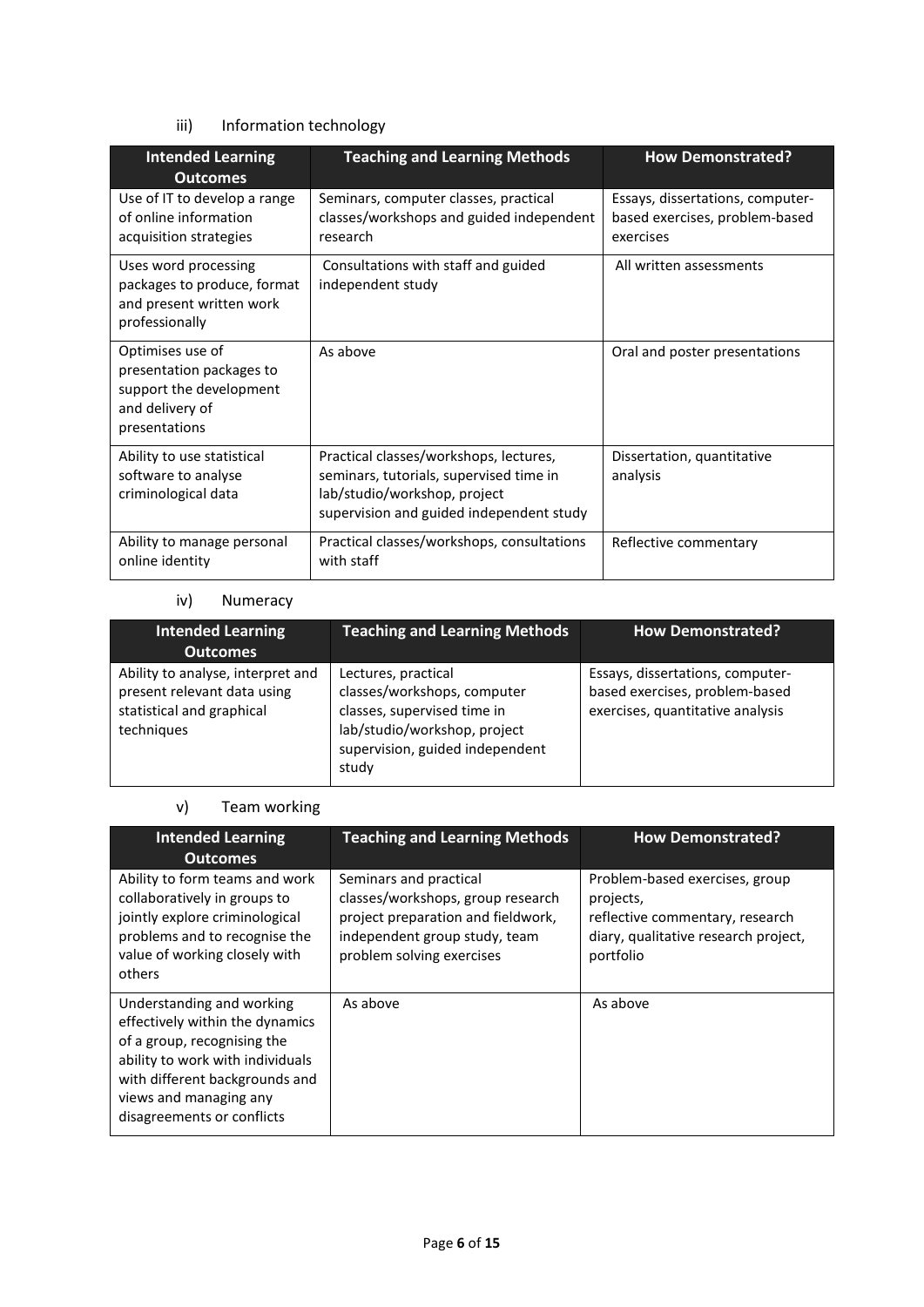| <b>Intended Learning</b><br><b>Outcomes</b>                                                                         | <b>Teaching and Learning Methods</b>                                                    | <b>How Demonstrated?</b>                                    |
|---------------------------------------------------------------------------------------------------------------------|-----------------------------------------------------------------------------------------|-------------------------------------------------------------|
| Year abroad addition: Build<br>positive working relationships<br>with staff and students at<br>partner institutions | Organise meetings with staff where<br>appropriate. Participation in class<br>activities | Contributions to class activities; not<br>formally assessed |

# vi) Problem solving

| <b>Intended Learning</b>                                                                                                                                                                                                                                      | <b>Teaching and Learning Methods</b>                                                                                                                                                  | <b>How Demonstrated?</b>                                                                                                                                                   |
|---------------------------------------------------------------------------------------------------------------------------------------------------------------------------------------------------------------------------------------------------------------|---------------------------------------------------------------------------------------------------------------------------------------------------------------------------------------|----------------------------------------------------------------------------------------------------------------------------------------------------------------------------|
| <b>Outcomes</b>                                                                                                                                                                                                                                               |                                                                                                                                                                                       |                                                                                                                                                                            |
| Ability to address and analyse<br>theoretical, methodological and<br>empirical problems posed by<br>criminological literature and<br>practice, evaluate a range of<br>solutions and demonstrate<br>cultural and political sensitivity<br>in solution creation | Lectures, seminars, practical<br>classes/workshops, team problem<br>solving exercises, guided<br>independent study, project<br>supervision, supervised time in<br>lab/studio/workshop | Essays, examinations, dissertations,<br>computer-based exercises, and<br>problem-based exercises, essay<br>critiquing literature, qualitative and<br>quantitative analysis |

# vii) Information handling

| <b>Intended Learning</b><br><b>Outcomes</b>                                                                                        | <b>Teaching and Learning Methods</b>                                                                                                              | <b>How Demonstrated?</b>                                                                                                                                                                          |
|------------------------------------------------------------------------------------------------------------------------------------|---------------------------------------------------------------------------------------------------------------------------------------------------|---------------------------------------------------------------------------------------------------------------------------------------------------------------------------------------------------|
| Logically summarises<br>information or data pertaining<br>to criminological issues,<br>identifying the most<br>relevant/key issues | Computer classes, practical<br>classes/workshops,, guided<br>independent study, project<br>supervision, supervised time in<br>lab/studio/workshop | Essays, examinations, group research<br>project, dissertation, computer-<br>based exercises, problem-based<br>exercises, qualitative and<br>quantitative analysis, essay critiquing<br>literature |
| Have an awareness of data<br>protection issues and how<br>these relate to criminological<br>data                                   | As above                                                                                                                                          | As above                                                                                                                                                                                          |

# viii) Skills for lifelong learning

| <b>Intended Learning</b><br><b>Outcomes</b>                                                                                                         | <b>Teaching and Learning Methods</b>                                                                                                                                                             | <b>How Demonstrated?</b>                                                                                                                       |
|-----------------------------------------------------------------------------------------------------------------------------------------------------|--------------------------------------------------------------------------------------------------------------------------------------------------------------------------------------------------|------------------------------------------------------------------------------------------------------------------------------------------------|
| Ability to demonstrate<br>intellectual independence<br>through the setting of research<br>tasks and/or the analysing of<br>criminological questions | Lectures, seminars, practical<br>classes/workshops, team problem<br>solving exercises, guided<br>independent study, fieldwork,<br>project supervision, supervised time<br>in lab/studio/workshop | Group project, qualitative and<br>quantitative analysis, essay critiquing<br>literature research diary,,<br>independent research, dissertation |
| Capacity for time management                                                                                                                        | Through all of the above teaching<br>and learning methods                                                                                                                                        | Managing workload, meeting<br>deadlines, dissertation                                                                                          |
| Capacity for independent study,<br>self-organisation, and<br>monitoring own performance                                                             | As above                                                                                                                                                                                         | Throughout all formative and<br>summative assessments                                                                                          |
| Capacity for personal reflection<br>and demonstrating an<br>appreciation of own strengths,<br>limitations and values                                | As above                                                                                                                                                                                         | Reflective commentary and<br>research diary                                                                                                    |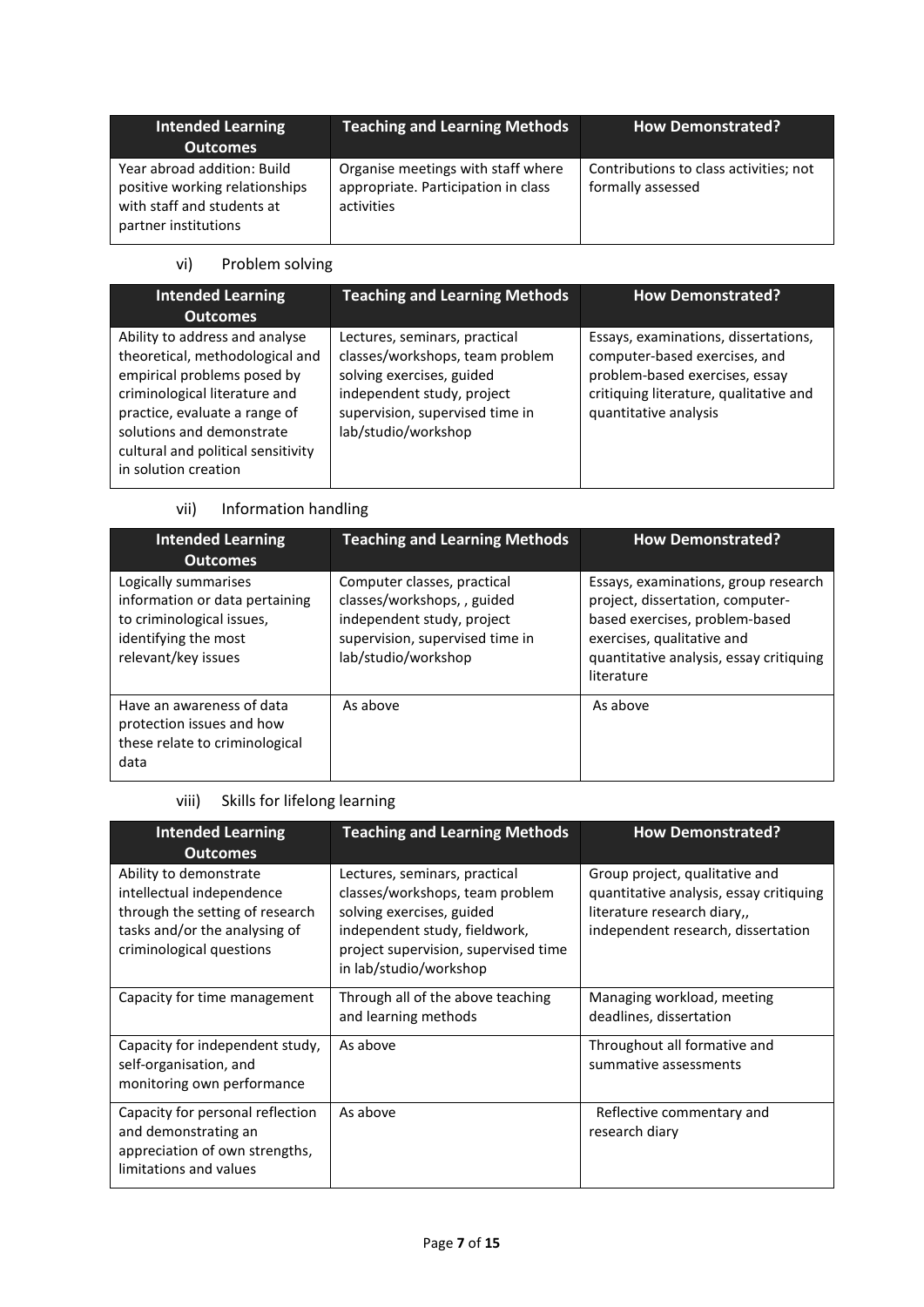| Intended Learning<br><b>Outcomes</b>                                                                          | <b>Teaching and Learning Methods</b> | <b>How Demonstrated?</b>                                |
|---------------------------------------------------------------------------------------------------------------|--------------------------------------|---------------------------------------------------------|
| Year abroad addition:<br>Managing learning in addition<br>to the challenges of living in a<br>foreign country | Attendance at host institution       | Throughout coursework undertaken<br>at host institution |

#### **10. Progression points**

This programme follows the standard Scheme of Progression set out i[n Senate Regulations](http://www.le.ac.uk/senate-regulations) – see the version of Senate Regulation 5 governing undergraduate programmes relevant to the year of entry.

In cases where a student has failed to meet a requirement to progress he or she will be required to withdraw from the course and a recommendation will be made to the Board of Examiners for an intermediate award where appropriate.

Year abroad addition: Progression onto the year abroad variant is dependent on academic performance. Students must normally be achieving grades in the 2.1 category. At the end of the year abroad, students should normally have gained credits for 60 ECTS (equivalent to 120 Leicester credits). The minimum requirement is to pass 40 ECTS credits. Should the student fail to do so, they will have the opportunity to complete the requirements to undertake their third year to gain credits for a normal BSc Criminology.

### **Course transfers**

Students wishing to transfer to year 2 of the BSc pathway would need to have studied and passed introductory criminology modules at year 1. Students wishing to take the year abroad need to transfer to the BSc Criminology with Year Abroad programme at the start of year 2.

#### **11. Criteria for award and classification**

This programme follows the standard scheme of undergraduate award and classification set out in [Senate Regulations](http://www.le.ac.uk/senate-regulations) – see the version of *Senate Regulation 5 governing undergraduate programmes* relevant to the year of entry.

#### **12. Special features**

The programme is completely delivered by the School of Criminology and its academic members of staff with the curriculum being underpinned by research from within the School. The course includes a core year 1 module, *Criminal Justice in Action*, which is tailored to students' employability needs. The School also offers a number of additional courses in employability and careers development, including career planning, volunteering, interview techniques, CV writing, preparing applications and how students can market themselves. The course also offers students the opportunity to meet practitioners in their field during lectures, seminars and additional sessions run in conjunction with the student Criminology Society. The *'Student Placement Project*' core year 3 module offer the students the option to conduct a placement as part of the module. This allows students to gain valuable experience of working in an environment relevant to criminal justice and encourages them to deliver their findings in a professional way (via written documentation or oral presentation). Students are supported by academic staff throughout this module.

The course has a clear focus on Research Methods, with 60 credits in the second year dedicated to Understanding and Doing Criminological Research and 60 credits in the third year – 30 of which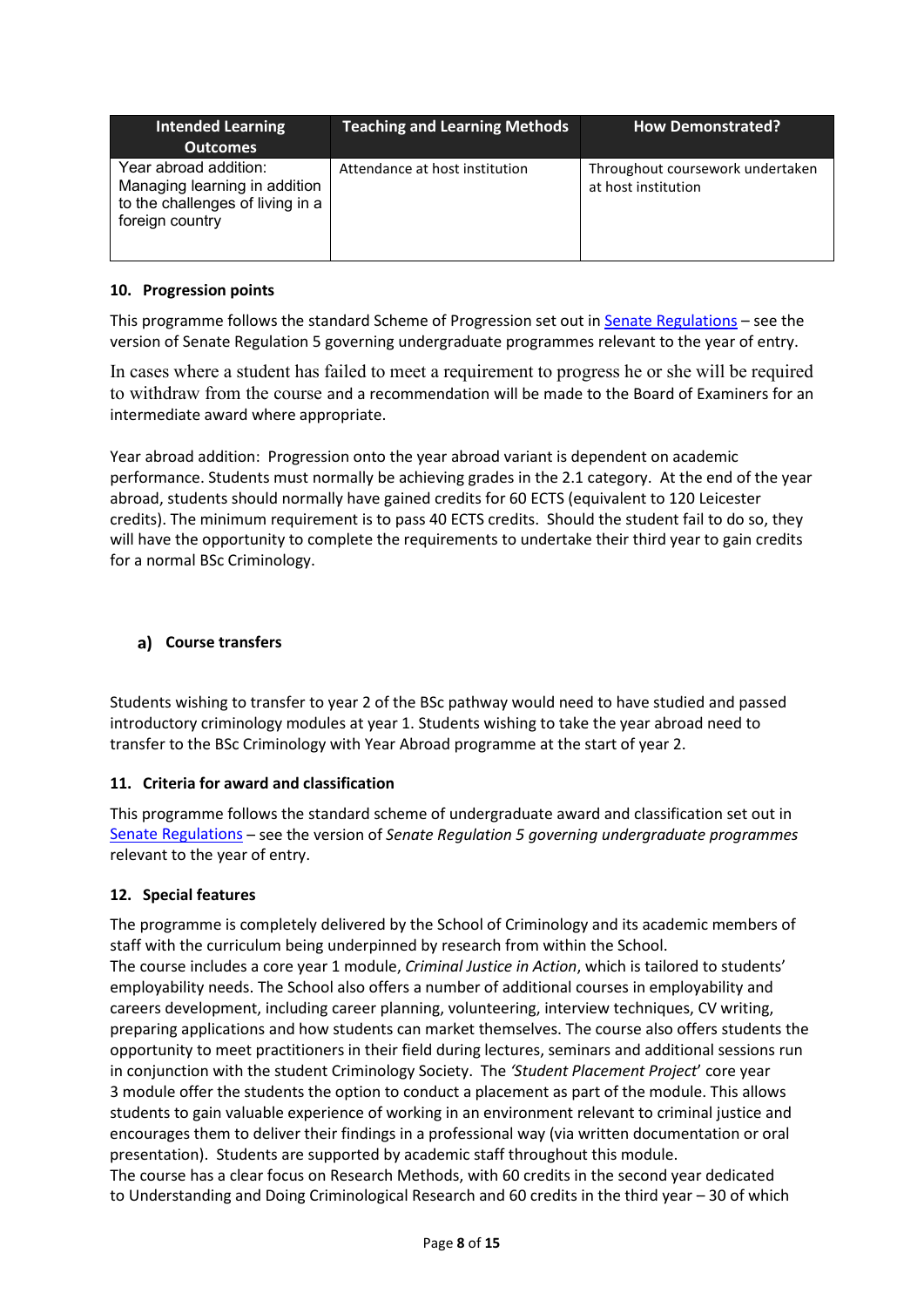are on a specially designed module enabling students to prepare for their dissertation, titled '*Being a Criminologist*' and 30 credits for the '*Student Research Project*' or '*Student Placement Project*'. The BSc includes a programme of non-credit bearing activities called '*Succeed in your Studies*' which offer learning and teaching around: study skills, information literacy skills, course-specific skills, employability skills, and extra-curricular activities. This programme runs throughout the first and second years of the programme and will enhance students learning experience. BSc Criminology (with a year abroad), will offer places for students on the BSc Criminology to undertake a year abroad (currently at VU Amsterdam, or the University of Oslo).

#### **13. Indications of programme quality**

- QAA Frameworks for Higher Education Qualifications: **[http://www.qaa.ac.uk/en/Publications/Documents/Framework-Higher-Education-](http://www.qaa.ac.uk/en/Publications/Documents/Framework-Higher-Education-Qualifications-08.pdf)[Qualifications-08.pdf](http://www.qaa.ac.uk/en/Publications/Documents/Framework-Higher-Education-Qualifications-08.pdf)**
- QAA Benchmark statements for criminology: **<http://www.qaa.ac.uk/en/Publications/Documents/SBS-criminology-14.pdf>**
- University of Leicester Learning and Teaching Strategy: **<http://www2.le.ac.uk/offices/sas2/quality/learnteach>**
- University Employability Strategy
- Periodic Developmental Review Reports (2019)
- External examiners' reports
- First Destinations Data
- Student feedback (NSS 2019 and previous years)
- Annual Developmental Review (2019 and previous years)

The Research Excellence Framework (REF) 2014 results show that vast majority of research within the School of Criminology was judged to be of global significance. 85% of our research activity was rated as world-leading or internationally excellent. The School also demonstrated the strong public impact of its research with 100% being judged internationally excellent.

The Destination of Leavers from Higher Education (DELHE) data shows that 97% graduates are in employment, or a combination of study and employment 6 months after graduation.

We deliver undergraduate teaching to the highest standards with National Student Survey (NSS) feedback indicating excellent student satisfaction. In the NSS return for 2019 we scored 95% overall and scored higher than the sector average on all aspects of School provision.

BSc Criminology with Year Abroad addition: full and clear feedback to study abroad co-ordinator is provided before, during and after study abroad sessions.

### **14. External Examiner(s) reports**

The details of the External Examiner(s) for this programme and the most recent External Examiners' reports for this programme can be found at [exampapers@Leicester](https://exampapers.le.ac.uk/) [log-in required]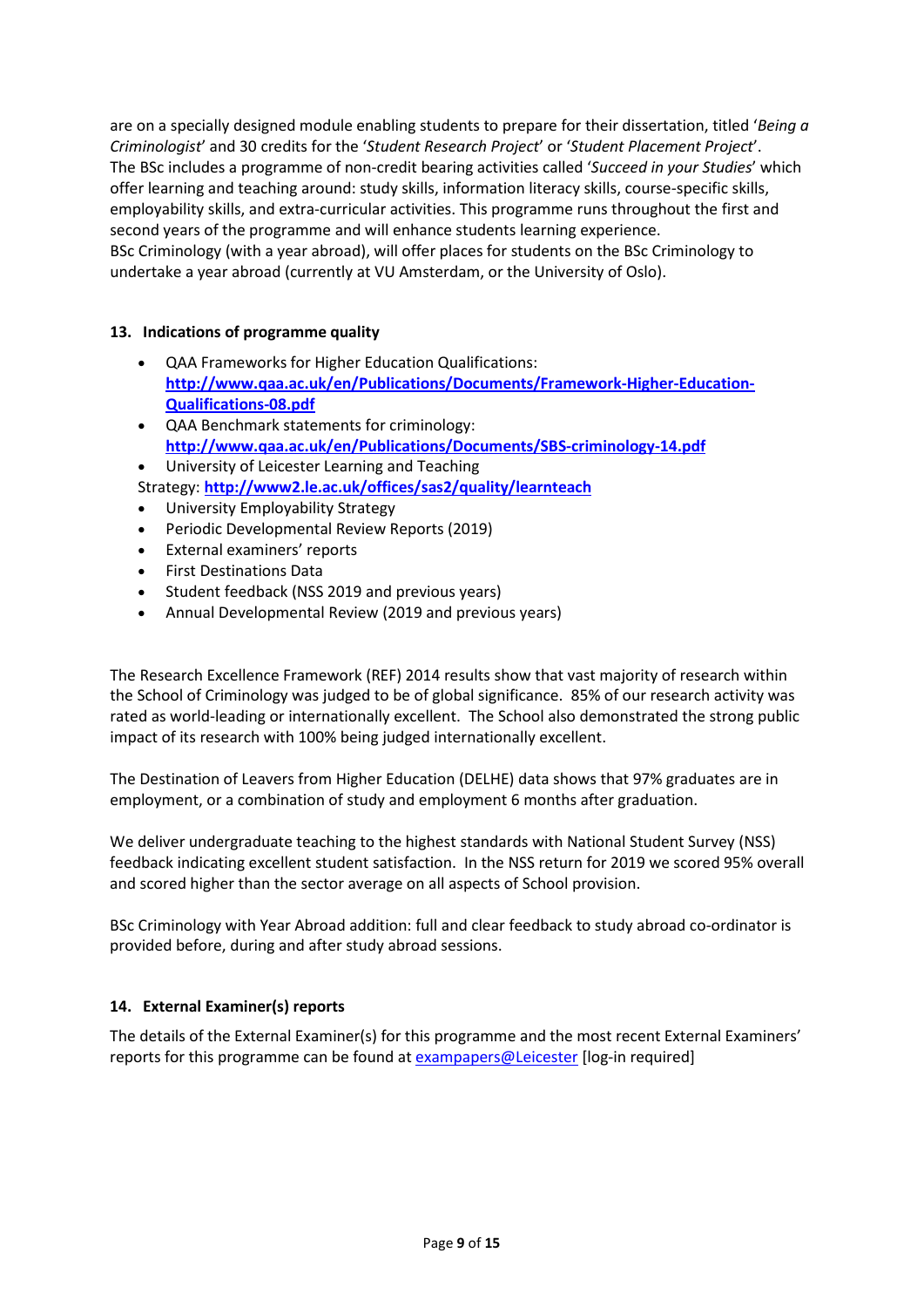

# **Programme Specification (Undergraduate) FOR ENTRY YEAR: 2022/23**

**Date created:** 18/12/2020 **Last amended:** 21/03/2022 **Version no.** 1

**Appendix 1: Programme structure (programme regulations)**

#### **Updates to the programme**

| Academic year affected | <b>Module Code(s)</b> | <b>Update</b>                                 |
|------------------------|-----------------------|-----------------------------------------------|
| 2024/25                | CR3037                | Removal of module - Student Placement Project |
|                        |                       |                                               |

The University regularly reviews its programmes and modules to ensure that they reflect the current status of the discipline and offer the best learning experience to students. On occasion, it may be necessary to alter particular aspects of a course or module.

**BSc Criminology, BSc Criminology with a Semester Abroad, and BSc Criminology with Year Abroad\***

## **Level 4/Year 1 2022/23**

Credit breakdown

| <b>Status</b> | <b>Year long</b>   | Semester 1         | Semester 2         |
|---------------|--------------------|--------------------|--------------------|
| Core          | 120 Credits        | Choose an<br>item. | Choose an<br>item. |
| Optional      | Choose an<br>item. | Choose an<br>item. | Choose an<br>item. |

120 credits in total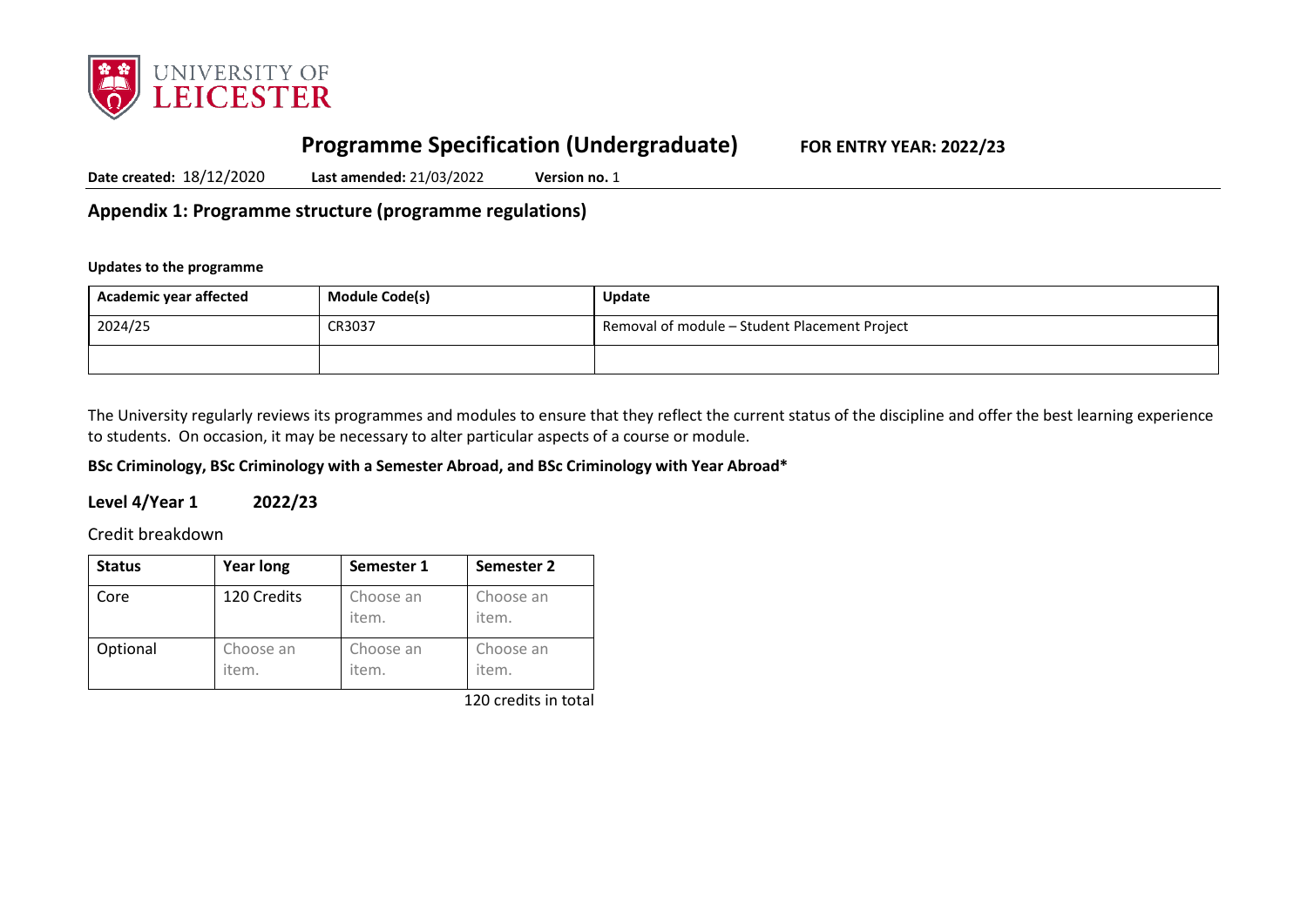## Core modules

| Delivery period | Code   | <b>Title</b>                      | <b>Credits</b> |
|-----------------|--------|-----------------------------------|----------------|
| Year long       | CR1004 | Introduction to Criminology       | 30 credits     |
| Year long       | CR1002 | Criminal Justice in Action        | 30 credits     |
| Year long       | CR1006 | Victims of Crime                  | 30 credits     |
| Year long       | CR1001 | Theories of Crime and Criminality | 30 credits     |

#### **Notes**

This is an indicative list of option modules and not definitive of what will be available. Option module choice is also subject to availability, timetabling, student number restrictions and, where appropriate, students having taken appropriate pre-requisite modules.

## **Level 5/Year 2 2023/24**

Credit breakdown

| <b>Status</b> | <b>Year long</b> | Semester 1 | Semester 2 |
|---------------|------------------|------------|------------|
| Core          | 30 credits       | 30 credits | 30 credits |
| Optional      | n/a              | 15 credits | 15 credits |

120 credits in total

## Core modules

| Delivery period | Code   | <b>Title</b>                          | <b>Credits</b> |
|-----------------|--------|---------------------------------------|----------------|
| Year long       | CR2008 | Punishment and Rehabilitation         | 30 credits     |
| Sem 1           | CR2019 | Understanding Criminological Research | 30 credits     |
| Sem 2           | CR2021 | Doing Criminological Research         | 30 credits     |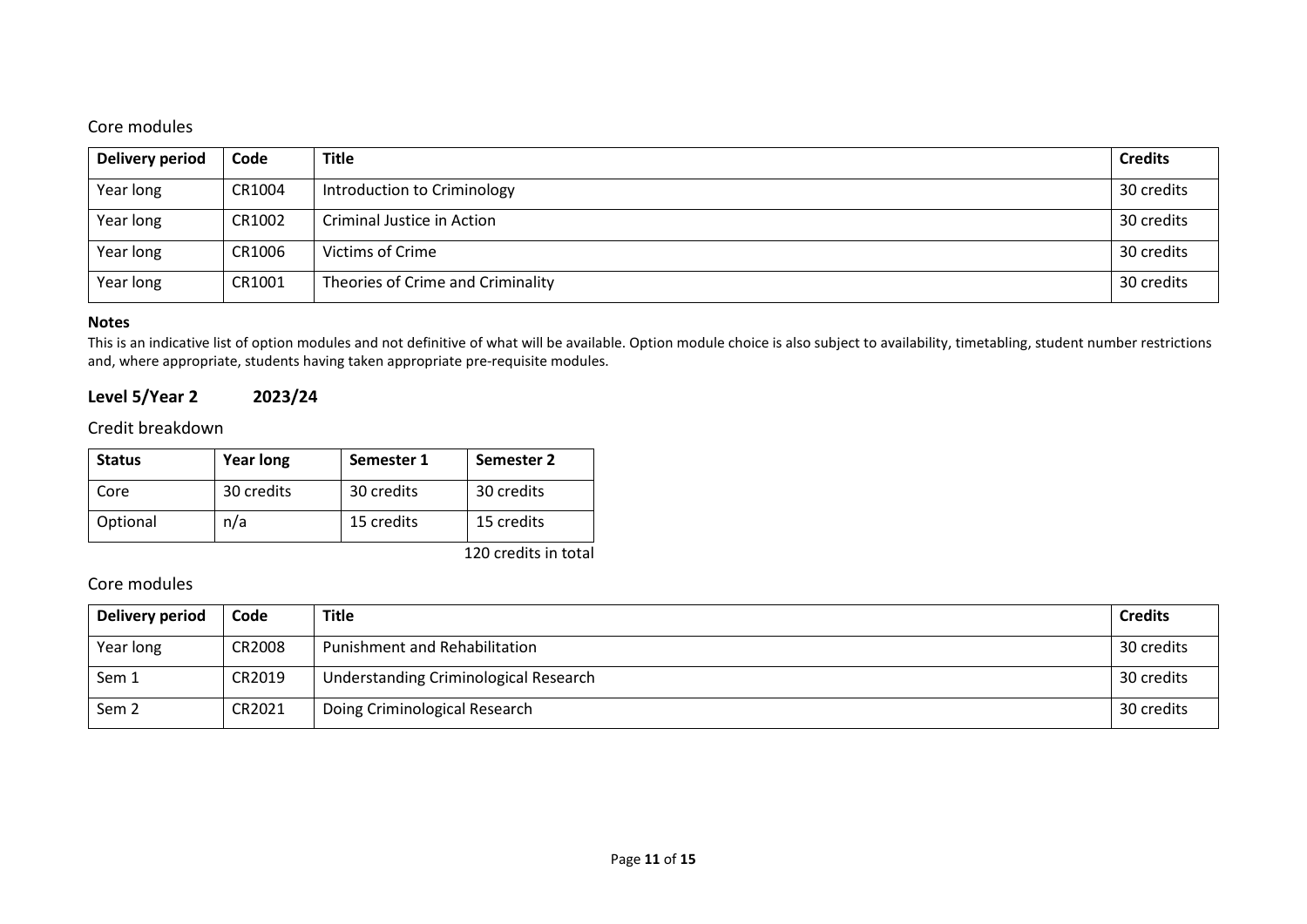## Option modules

| <b>Delivery period</b> | Code   | <b>Title</b>                                 | <b>Credits</b> |
|------------------------|--------|----------------------------------------------|----------------|
| Semester 1             | CR2024 | <b>Organised Crime</b>                       | 15 credits     |
| Semester 1             | CR2022 | Investigative Psychology                     | 15 credits     |
| Semester 1             | CR2026 | Youth Crime and Justice                      | 15 credits     |
| Semester 1             | CR2033 | <b>Decolonising Criminology</b>              | 15 credits     |
| Semester 2             | CR2023 | Legal Psychology and Offender Rehabilitation | 15 credits     |
| Semester 2             | CR2025 | Terrorism                                    | 15 credits     |
| Semester 2             | CR2003 | Sex and Violence                             | 15 credits     |
| Semester 2             | CR2032 | <b>Criminal Investigations</b>               | 15 credits     |

#### **Notes**

This is an indicative list of option modules and not definitive of what will be available. Option module choice is also subject to availability, timetabling, student number restrictions and, where appropriate, students having taken appropriate pre-requisite modules.

# **Level 5/Year 2 2023/24**

(With Semester Abroad)

Credit breakdown

| <b>Status</b> | <b>Year long</b> | Semester 1 | Semester 2 |
|---------------|------------------|------------|------------|
| Core          | n/a              | 60 credits | 45 credits |
| Optional      | n/a              | n/a        | 15 credits |

120 credits in total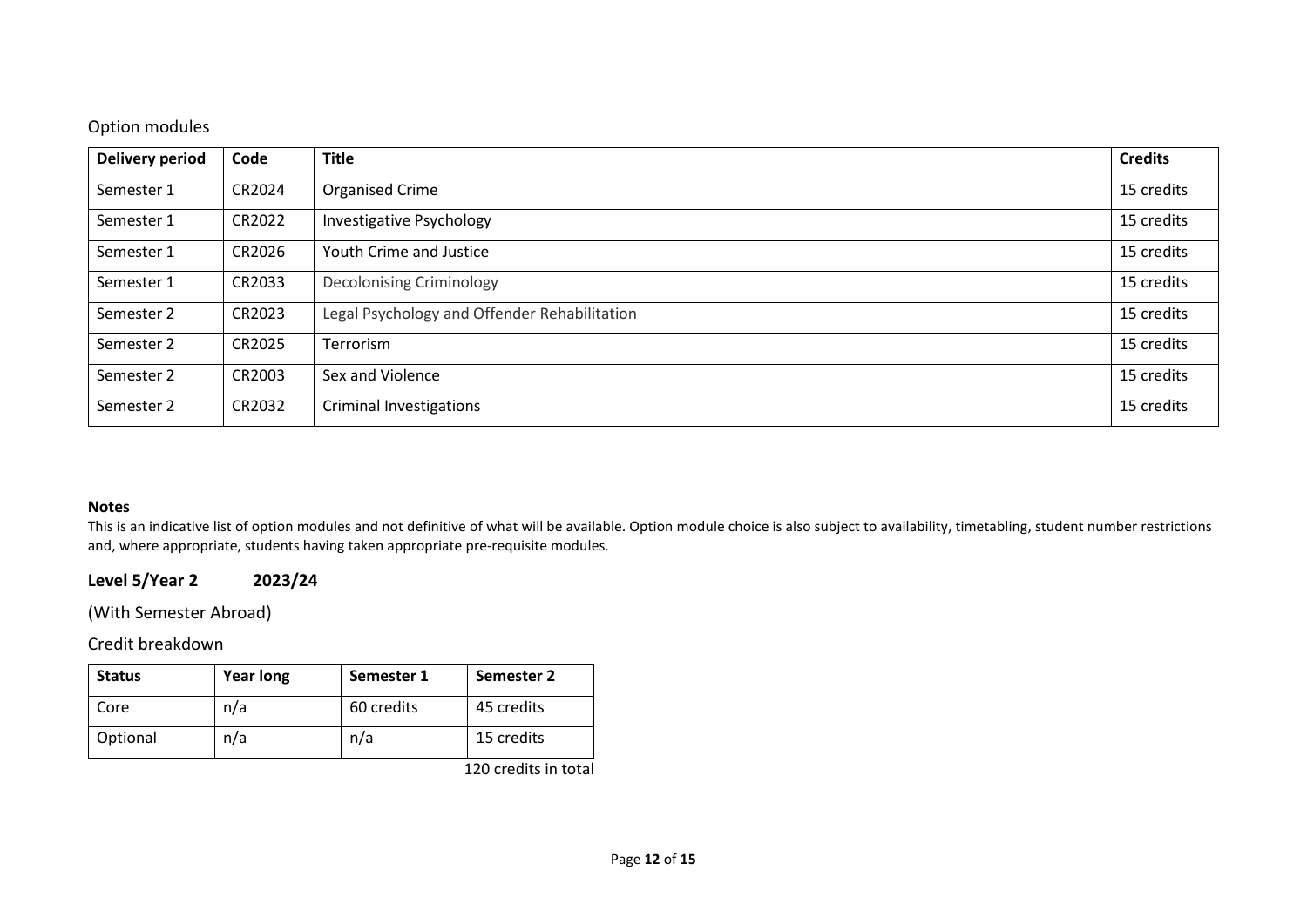# Core modules

| Delivery period  | Code   | <b>Title</b>                         | <b>Credits</b> |
|------------------|--------|--------------------------------------|----------------|
| Sem 1            | CR2997 | <b>Study Abroad Module</b>           | 20 credits     |
| Sem 1            | CR2998 | <b>Study Abroad Module</b>           | 20 credits     |
| Sem 1            | CR2999 | <b>Study Abroad Module</b>           | 20 credits     |
| Sem <sub>2</sub> | CR2021 | Doing Criminological Research        | 30 credits     |
| Sem <sub>2</sub> | CR2027 | <b>Punishment and Rehabilitation</b> | 15 credits     |

## Option modules

| Delivery period | Code   | <b>Title</b>                                 | <b>Credits</b> |
|-----------------|--------|----------------------------------------------|----------------|
| Semester 2      | CR2023 | Legal Psychology and Offender Rehabilitation | 15 credits     |
| Semester 2      | CR2025 | Terrorism                                    | 15 credits     |
| Semester 2      | CR2003 | Sex and Violence                             | 15 credits     |
| Semester 2      | CR2032 | Criminal Investigations                      | 15 credits     |

### **Notes**

This is an indicative list of option modules and not definitive of what will be available. Option module choice is also subject to availability, timetabling, student number restrictions and, where appropriate, students having taken appropriate pre-requisite modules.

# **Level 6/Year 3 2024/25**

Credit breakdown

| <b>Status</b> | <b>Year long</b> | Semester 1 | Semester 2 |
|---------------|------------------|------------|------------|
| Core          | n/a              | 30 credits | 30 credits |
| Optional      | n/a              | 30 credits | 30 credits |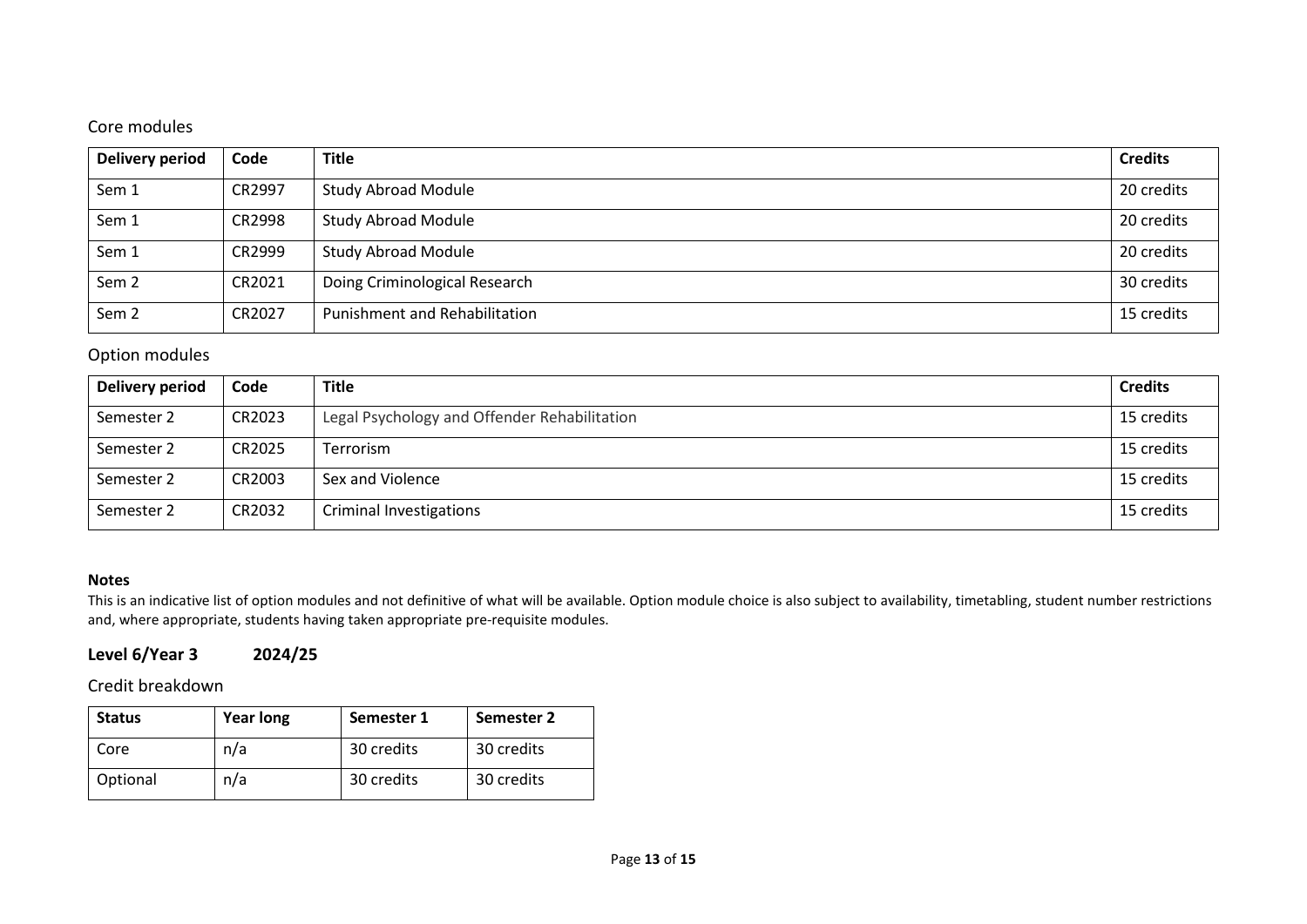#### 120 credits in total

## Core modules

| <b>Delivery period</b> | Code   | Title                    | <b>Credits</b> |
|------------------------|--------|--------------------------|----------------|
| Sem 1                  | CR3017 | Being a Criminologist    | 30 credits     |
| Sem <sub>2</sub>       | CR3038 | Student Research Project | 30 credits     |

## Option modules

| <b>Delivery period</b> | Code   | <b>Title</b>                         | <b>Credits</b> |
|------------------------|--------|--------------------------------------|----------------|
| Semester 1             | CR3025 | Violence                             | 15 credits     |
| Semester 1             | CR3028 | Hate Crime                           | 15 credits     |
| Semester 1             | CR3023 | <b>Gender and Crime</b>              | 15 credits     |
| Semester 2             | CR3013 | <b>Forensic Science</b>              | 15 credits     |
| Semester 2             | CR3020 | Drugs and Crime                      | 15 credits     |
| Semester 2             | CR3019 | Criminal justice and Mental Disorder | 15 credits     |

#### **Notes**

This is an indicative list of option modules and not definitive of what will be available. Option module choice is also subject to availability, timetabling, student number restrictions and, where appropriate, students having taken appropriate pre-requisite modules.

## **Appendix 2: Module specifications**

See undergraduat[e module specification database](http://www.le.ac.uk/sas/courses/documentation) (Note - modules are organized by year of delivery).